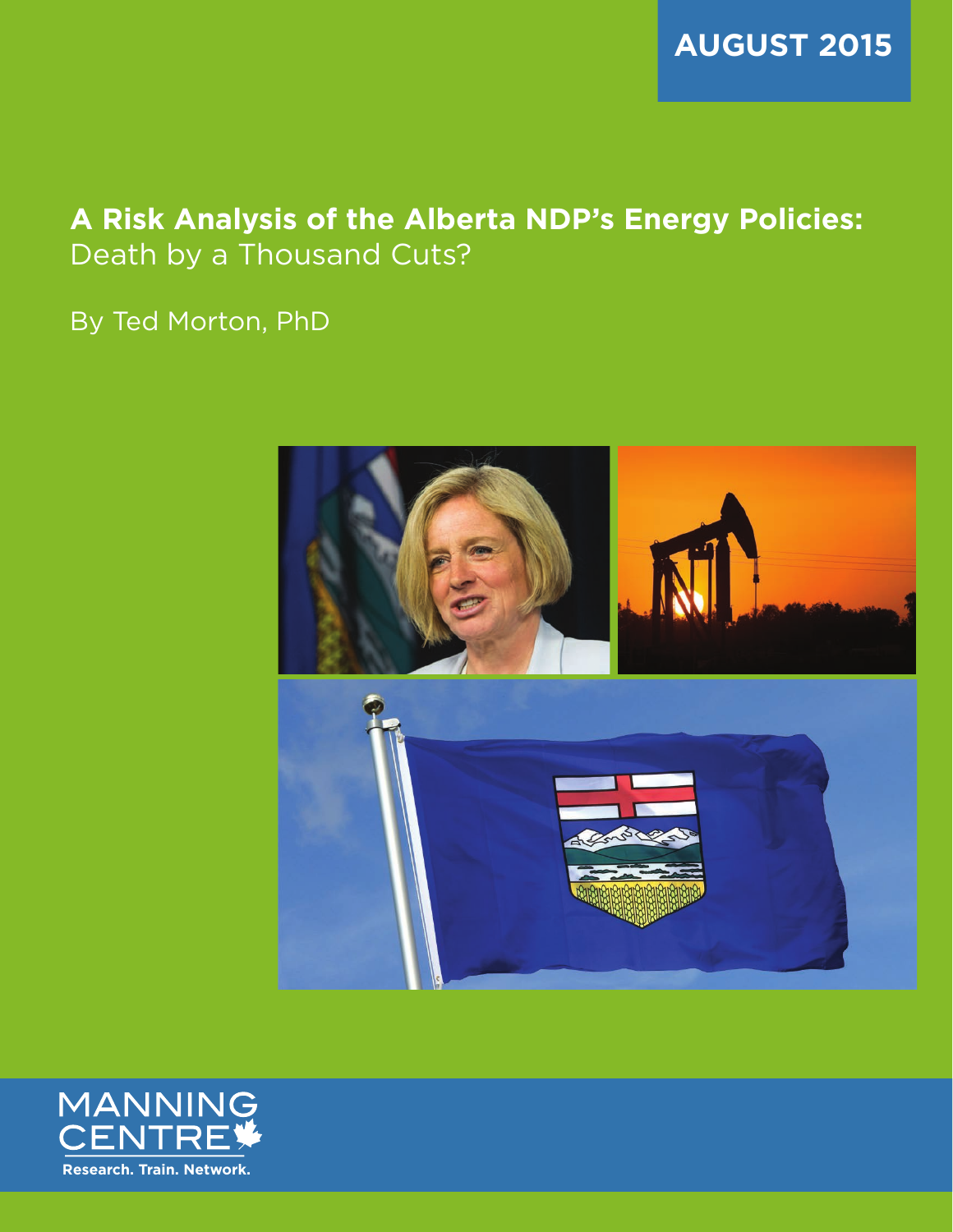# *About the Manning Centre*

Based in Calgary, the Manning Centre was founded in 2005 to support conservative and classical liberal activists in Canada.

Named after its founder, Preston Manning, the Manning Centre is an independent organization that advocates for a limited role for government in our lives. The Manning Centre supports the conservative movement through research, training and networking.

Most research is conducted through the Manning Foundation, a registered charity that falls within the Manning Centre trademark. The Manning Foundation primarily focuses on municipal issues as well as democratic matters.

# *About Ted Morton, PhD*

Dr. Morton is currently a Senior Fellow, Energy and Environment, at the Manning Foundation and contributes to Manning Centre projects as well. He is a Senior Fellow at the School of Public Policy at the University of Calgary. In 2013, he was appointed by the Federal Minister of Industry to the Board of Governors of the Council of Canadian Academies.

He recently served as Minister of Energy for the Government of Alberta (2011-12). Prior to that, he was the Minister of Finance (2010) and Minister of Sustainable Resources Development (2006-2009). In 2001, he was the Director of Policy and Research for the Office of the Official Opposition in the Canadian House of Commons.

Dr. Morton is known for his expertise in the energy-environment interface in Alberta and federalprovincial relations.

Prior to his public service, Dr. Morton taught political science at the University of Calgary since 1981. His publications include five books and over 50 scholarly articles. Dr. Morton holds a B.A. degree (Phi Beta Kappa) from Colorado College and MA and Ph.D. degrees from the University of Toronto.

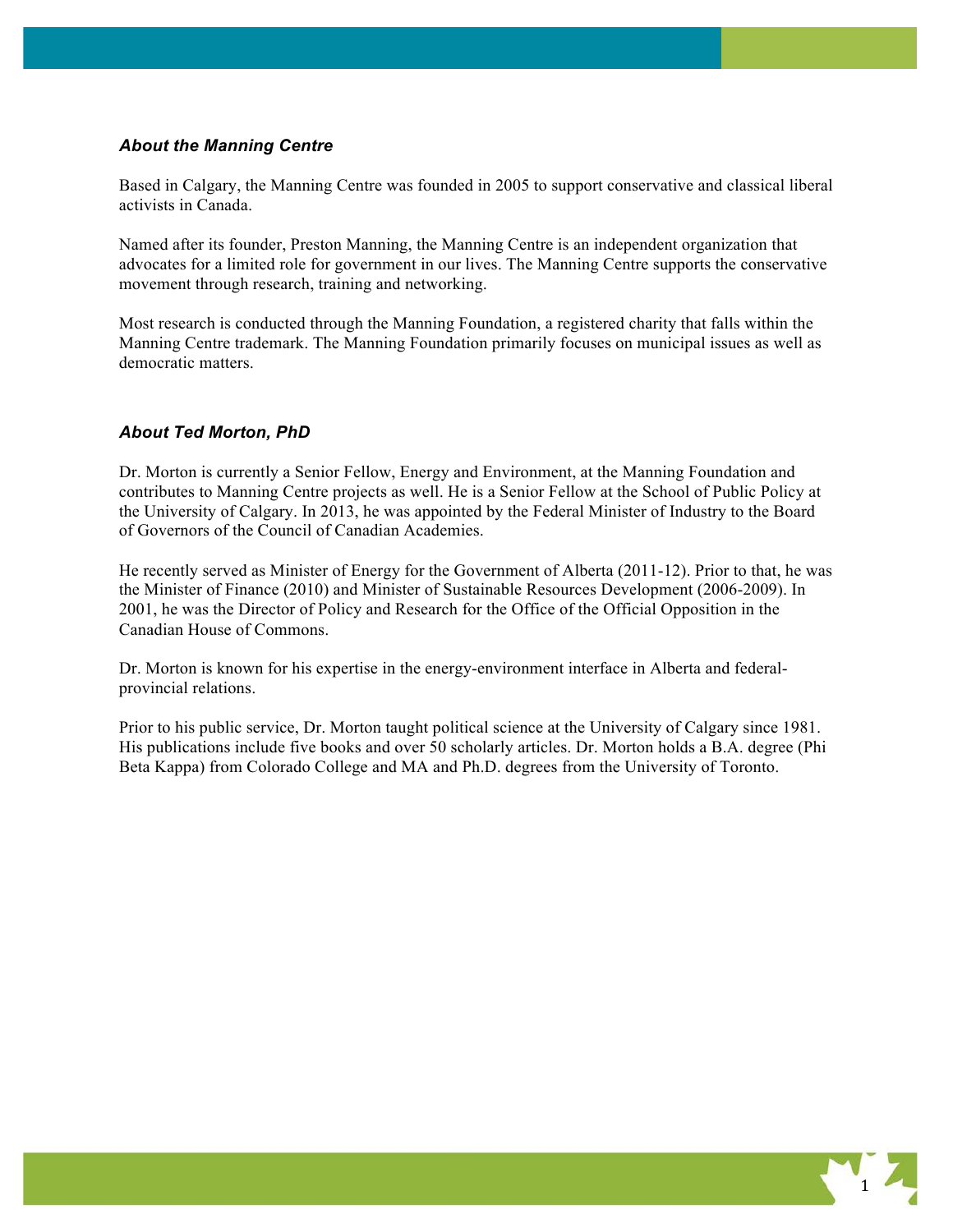#### **Executive Summary**

Western Canadian oil and gas producers were already bleeding cash as a result of the collapse of oil and gas prices before Alberta's May 5 election. The surprise victory of Rachel Notley and the Alberta New Democratic Party (NDP) has compounded the industry's financial problems by introducing a new dimension of policy uncertainty. While the defeated Progressive Conservative Party was historically supportive of Alberta's oil and gas sector, the New Democrats have criticized the sector (and the PC governments) for royalties that are too low and environmental impacts that are too high. Alberta's new NDP premier, Rachel Notley, campaigned on the promise to reverse both.

This study identifies 13 specific policy risks posed by the new NDP government to the Alberta oil and gas sector. Each of these risks represents additional costs and/or loss of revenues. The study rates each of these risks for its potential severity discounted by its probability. While no one of these policies by itself poses a terminal risk, when taken together, if layered one on top of another, their cumulative impact may. The NDP's energy policies are still a work in progress. With the exception of the increases in corporate and personal income taxes and the CO penalties, the key decisions on the other policy risks are yet to come. It is still within the government's discretion to temper the impact of royalty increases, additional carbon levies and support for new export pipelines. Publicly Alberta energy executives are being cautiously optimistic and making re-assuring comments about their new premier and new government. But privately the fear is "death by a thousand cuts," and the mood is pessimistic. This study explains why.

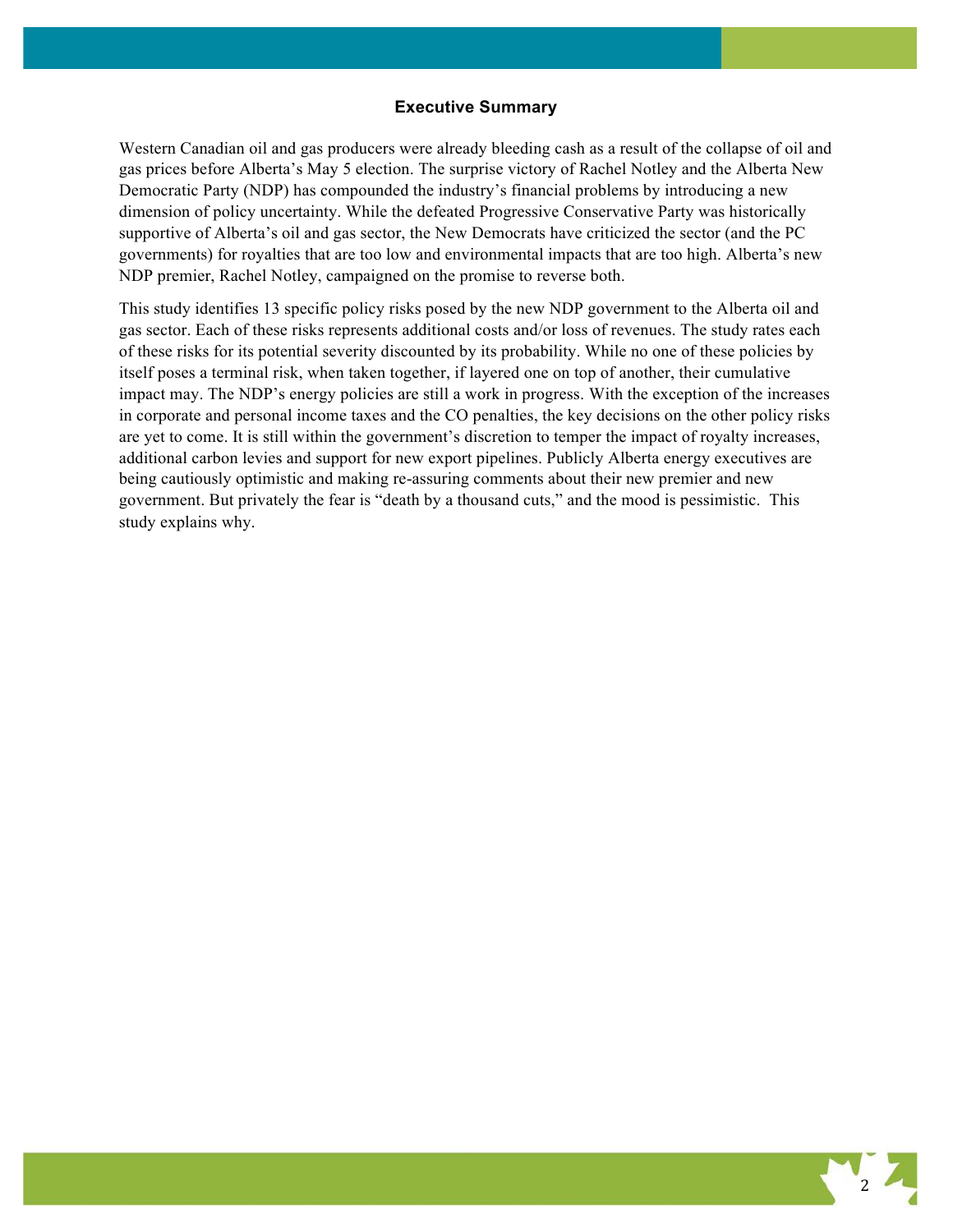# **A Risk Analysis of the Alberta NDP's Energy Policies: Death by a Thousand Cuts?**

The surprise victory of the New Democratic Party (NDP) in Alberta's May 5 election has sent shock waves through the Canadian energy market. Led by Rachel Notley, Alberta's new premier, the NDP ended the 44-year dynasty of the Progressive Conservative Party (PC) by winning 54 of the 87 seats in the Alberta Legislative Assembly. The PCs were reduced to third-party status with only 10 MLAs, while the more conservative Wildrose Party won 21 seats to form the official opposition.<sup>1</sup> While the PC Party was historically supportive of Alberta's oil and gas sector, the NDP has criticized the sector (and the PC governments) for royalty regimes that are too low and environmental impacts that are too high. Notley's energetic election campaign promised to reverse both.

The resulting uncertainties around royalties, corporate taxes, CO2 emission policies and the prospects for new export pipelines have resulted in investor uncertainty and large capital outflows. The day after the NDP victory, the TSX dropped by over 150 points, driven mainly by investors bailing out of energy stocks. By the end of May, the S&P/TSX Energy Index had dropped 6.9% from 236.56 to 220.13. BNN investment guru Kevin O'Leary compared the NDP's victory to a "horror movie unfolding. … The end results of destructive NDP policies are well known; their party has left a trail of economic carnage across Canada. One can imagine the damage they could cause not only to Alberta's economy, but right across our great country."2

This analysis seeks to go beyond rhetoric by identifying 13 specific policy risks posed by the new NDP government to the Alberta oil and gas sector. Each of these risks represents either additional costs and/or loss of revenues to energy companies. Each is explained, and then rated for the potential severity of its impact and by the probability of it actually occurring. There are some risks that pose potentially extremely negative impact but whose probability is remote. Conversely, there are other risks that are all but certain to occur but whose impact will be negligible. These thirteen risks and their corresponding impact/probability scores are presented in Table 1.

Figure 1 provides a graphic representation of how many of these risks fall toward the red "dangerous" end of the risk spectrum (extreme impact, high probability) and how many fall closer to the green "safe" end of the spectrum (Negligible impact, remote probability). The yellow middle ground represents moderate risk and/or probability. Policy risks that are rated as having potentially high impact but are impossible to predict at this point in time are coded as "3" and "3." Visual inspection reveals that five of the thirteen risks fall squarely in the red zone, while the other eight locate in different zones of moderate risk. None fall in the green/safe zone. While this graphic confirms that the anticipated NDP policy initiatives pose material risks to Alberta's oil and gas industries, it may actually understate the problem. While none of these risks by itself is likely to threaten the economic viability of an energy company, when taken together, layered one on top of another, their cumulative financial impact risks "death by a thousand cuts."



 $1$  The Liberal Party won one seat, as did the new Alberta Party. Following the election, the number of PC <sup>2</sup> "Kevin O'Leary on NDP's stunning win in Alberta: 'It's a horror movie unfolding," Yadullah Hussain, Financial Post, May 7, 2015. http://business.financialpost.com/news/energy/oleary-on-alberta-its-ahorror-movie-unfolding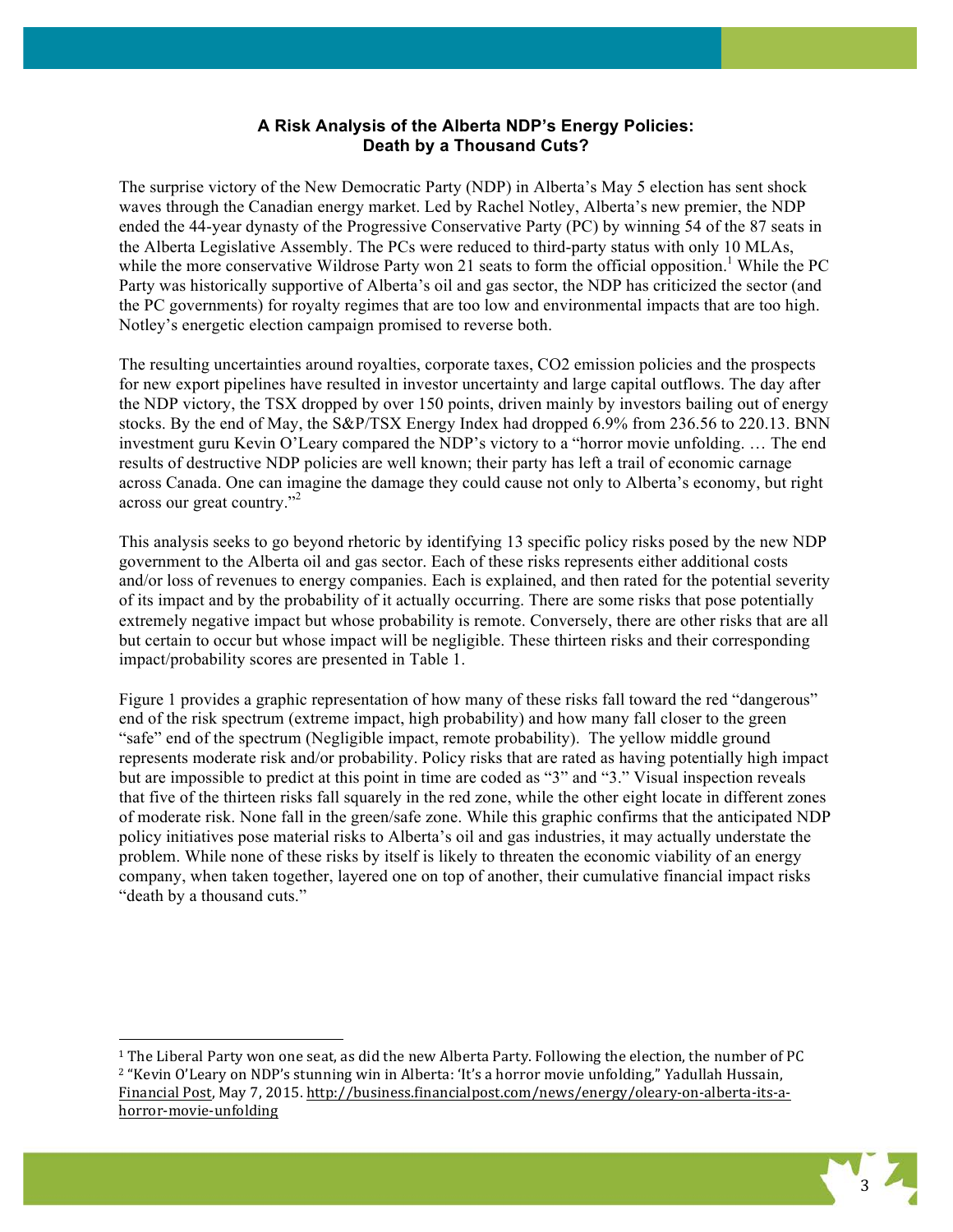# **Table 1: Risk assessment of effects NDP policies on the oil and gas industry**

| Policy                         | <b>Details</b>                                       | Impact         | Probability    | Impact:              |
|--------------------------------|------------------------------------------------------|----------------|----------------|----------------------|
| <b>Royalty Review</b>          | Risk of higher royalties                             | 4              |                | $1 = Negligible$     |
| Corporate Tax                  | Increase from 10% to 12%                             | 3              | 5              | $2 = Low$            |
| <b>CO2</b> Restrictions        | New restrictions on emissions                        | 3              | 5.             | $3 = Medium$         |
| <b>Pipeline Opposition</b>     | Lack of support for new export pipelines             | 3              | 3              | $4 = High$           |
| Income Tax                     | Increase for higher income earners                   | $\overline{2}$ | 5              | $5 =$ Extreme        |
| <b>Fracking Restrictions</b>   | New restrictions on fracking / unconventional        | 3              | $\overline{2}$ |                      |
| <b>Water Restrictions</b>      | New restrictions on water use / fracking             | 3              | 3              |                      |
| <b>Rail Restrictions</b>       | New restrictions on rail export of bitumen           | 3              | $\mathbf{1}$   | Probability:         |
| <b>Refinery Subsidies</b>      | Subsidies for new refineries / upgraders             | $\overline{2}$ | 4              | $1 =$ Remote         |
| Minimum Wage                   | Increase in minimum wage to \$15/hour                |                | 5              | $2 =$ Unlikely       |
| AB Energy Regulator            | Abolish AER single-window regulatory review          | $\overline{4}$ | 4              | $3 = $ Moderate      |
| <b>Aboriginal Consultation</b> | Expanded duty to consult & Aboriginal land claims    | 3              | 3              | $4 =$ Likely         |
| <b>Government Relations</b>    | Effective Industry communication with NDP Government | 4              | 5              | $5 =$ Almost Certain |



# **Figure 1: Risk assessment of effects NDP policies on the oil and gas industry**

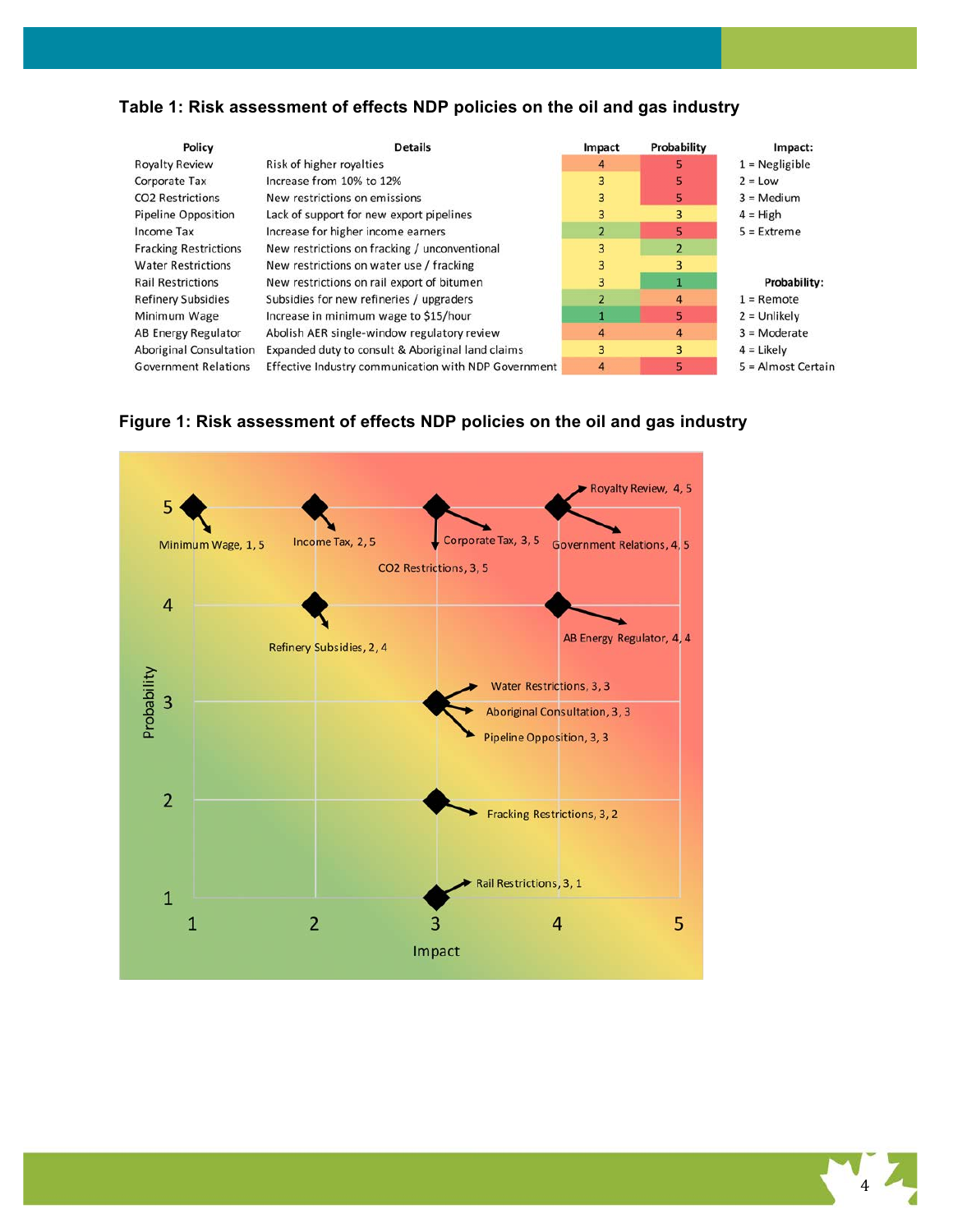## **1. Royalty Review – Risk of Higher Royalties**

This is a long-standing NDP policy commitment.<sup>3</sup> A royalty review was prominent in Notley's election campaign and affirmed in the Throne Speech. The prospect of a royalty review has spooked both the industry and investors, because of the still vivid memories of the negative impacts of the 2008 royalty review and "New Royalty Framework" (NRF) brought in by the Stelmach government. The NRF's higher royalties for both oil and natural gas led to an exodus of capital expenditures, a sharp decline in drilling and large job losses.

The NDP's royalty review will include a review of the various drilling incentive programs adopted in 2010 to encourage the drilling of new unconventional oil and gas wells that were then being tapped for the first time via directional drilling and hydraulic fracturing (see Appendix 1). The incentive programs have succeeded in increasing drilling for unconventional oil and gas in new resource plays such as the Duvernay, Montney and Cardium. But continued drilling assumes that all the incentive programs remain in place. In the new low oil price environment, these wells would not be drilled without the drilling incentives. Industry is lobbying hard to have these incentive programs renewed for at least another three years. There is also a request to extend a similar incentive program to deep oil opportunities that currently remain uneconomical and thus untapped.

There has been ambiguity around how soon this review will be completed. Industry would like to see it completed sooner rather than later. The uncertainty is not only spooking investors, but makes if difficult for companies to value their own assets. This problem was highlighted by an announcement by Murray Edwards, the high-profile CEO of Canadian Natural Resources, that CNRL would postpone its annual investor open house scheduled for June 17 because "detailed future capital allocation plans for each of the company's assets cannot be finalized at this time."<sup>4</sup>

Some of these concerns were removed by the June 26 announcement that Dave Mowat, CEO of Alberta Treasury Branch (ATB), will chair the royalty review panel. ATB has a significant energy-lending portfolio, and Mowat is viewed as fair and knowledgeable, someone who understands how the sector works. This was clearly not the case for the 2008 royalty review. Mowat has been tasked with choosing the other members of the committee—another positive sign—but the committee has not yet been given terms of reference and its report will be advisory only. No dates have been set for delivery of the committee's report, but the Energy Minister has said that it will be completed by the "end of the year." Suffice it to say that the sooner, the better for all parties concerned. The industry has also pressed the newly elected government to confirm that any changes to royalties won't be retroactive, but to date no such assurance has been given.

# **2. Increased Corporate Income Taxes (CIT)**

During the election campaign, Notley promised to raise CIT from 10% to 12%. This commitment was quickly implemented in Bill 2. The CIT increase took effect July 1, 2015. While by itself this hike in CIT is unlikely to make or break energy companies, its cumulative effect (when combined with other cost increases and/or revenue losses) makes it a serious risk.

A tax increase that seems to have escaped much attention thus far is the increased rates for both eligible and non-eligible dividends. The tax on eligible dividends increases from 19.3% to 26.2%, an increase of  $\sim$  36% for those in the top marginal tax bracket. The tax on non-eligible dividends increases from 29.4% to 35.7%, an increase of some 21%. Note that eligible dividends are paid for with after-tax

<sup>&</sup>lt;sup>4</sup> "Canadian Natural Resources Ltd postpones spending plans due to 'uncertainty' over Alberta NDP's energy policies," by Claudia Cattaneo, Financial Post, May 28, 2015.



<sup>&</sup>lt;sup>3</sup> See Bill 209, "Resource Owners' Rights Commission."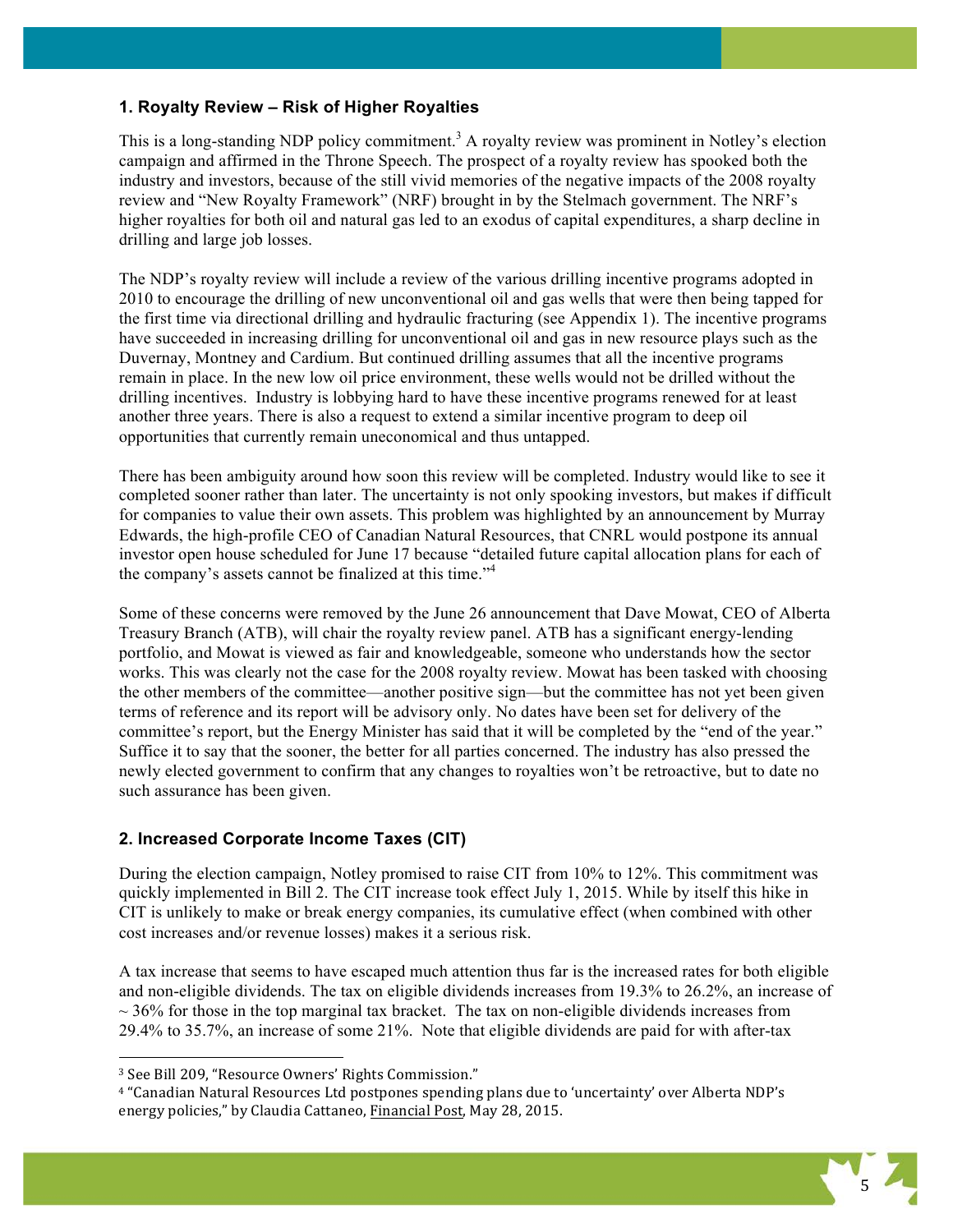dollars, so in effect a double tax. For Alberta residents/taxpayers, these increases decrease the attractiveness of those many Alberta energy companies that have moved to a dividend model.

Longer term it also means that Alberta no longer has the lowest provincial CIT. The new 12% levy will make Alberta the fourth highest in Canada and 17th highest of 44 OECD countries.<sup>5</sup> This will negatively affect Alberta's ability to attract capital and also corporate head-office re-locations something Alberta has done well for the past two decades.<sup>6</sup> Note that the small business tax (for companies with less than \$500,000 profits) will remain at 3%. This has little bearing on companies in Alberta's energy sector.

## **3. New Penalties on CO2 Emissions**

!!!!!!!!!!!!!!!!!!!!!!!!!!!!!!!!!!!!!!!!!!!!!!!!!!!!!!!!!!!!

The NDP campaign promised "leadership" on climate change, a commitment that was repeated in the Throne Speech. This promise was delivered on June 25 when the new Minister of Environment Shannon Phillips announced that the current penalty on carbon emissions will be doubled to \$30/tonne by 2017 and the intensity reduction targets will be increased from 12% to 20% over the same time period.<sup>7</sup> These changes are really just a more expensive version of the policy status quo, and were not unexpected. Alberta's existing policy on large industrial emitters was scheduled to expire at the end of June, and was generally viewed as ineffective—too narrow in scope, too complicated, and not incenting sufficient emission reductions. Even if Jim Prentice and the PCs had won the May 5 election, there probably would have been similar increases.

However Minister Phillips made it clear that these new rates are an "interim" not a final carbon policy, and announced the appointment of Andrew Leach, an energy economist from the University of Alberta, to head a new advisory panel on climate change policy. Dr. Leach has been tasked with delivering a "preliminary proposal" to the Minister prior to the planned climate change summit scheduled for this December in Paris—an event that the Premier has said that she will attend.

This announcement is double-edged. On the negative side, the implication that there will be still more carbon-reduction policies feeds industry and investor uncertainty. The positive side is the appointment of Dr. Leach as the head of the panel. Leach is respected as one of Canada's leading energy economists, and is consulted regularly by both industry and governments. It is difficult to imagine that he would make policy recommendations that were destructive of the industry or GOA energy revenues.

It is safe to assume that the panel's recommendations will initially focus on expediting retirement of coal-fired power plants—which until recently produced the majority of Alberta's CO2 emissions and are still responsible for 35%. A new natural gas fired cogeneration plant produces half the CO2 of a comparable coal-fired plant. The prospect for continued low gas prices now makes this an affordable alternative. The panel is also likely to recommend subsidizing consumer energy efficiencies and renewable energy, especially wind. The Government has announced that it will honour existing contracts to fund the two Carbon Capture and Storage (CCS) projects that they inherited from the prior PC governments, but are unlikely to initiate any new CCS, given their dire fiscal situation.<sup>8</sup> Note,

<sup>&</sup>lt;sup>8</sup> The two CCS projects are Shell's Canada Quest Project (at its Scotford Refinery) and Enhance Energy's Alberta Carbon Trunk Line (connected to the Northwest Sturgeon Upgrader). The two projects are receiving GOA subsidies of \$745 million and \$555 million, respectively.



<sup>&</sup>lt;sup>5</sup> Ontario (11.5), British Columbia (11) and Quebec (11.9) will now be lower. See Jack Mintz, "Alberta's bad moves," National Post, June 18, 2015.

<sup>&</sup>lt;sup>6</sup> Of TSX-listed companies, Alberta has 79 corporate head offices, second only to Ontario with 82. BC has 28 and Quebec 32. http://www.cbc.ca/news/business/oil-boom-sees-corporate-power-shift-to-alberta-1.2860839

<sup>&</sup>lt;sup>7</sup> "NDP Doubles Carbon Tax," by James Wood, Calgary Herald, June 26, 2015, A1.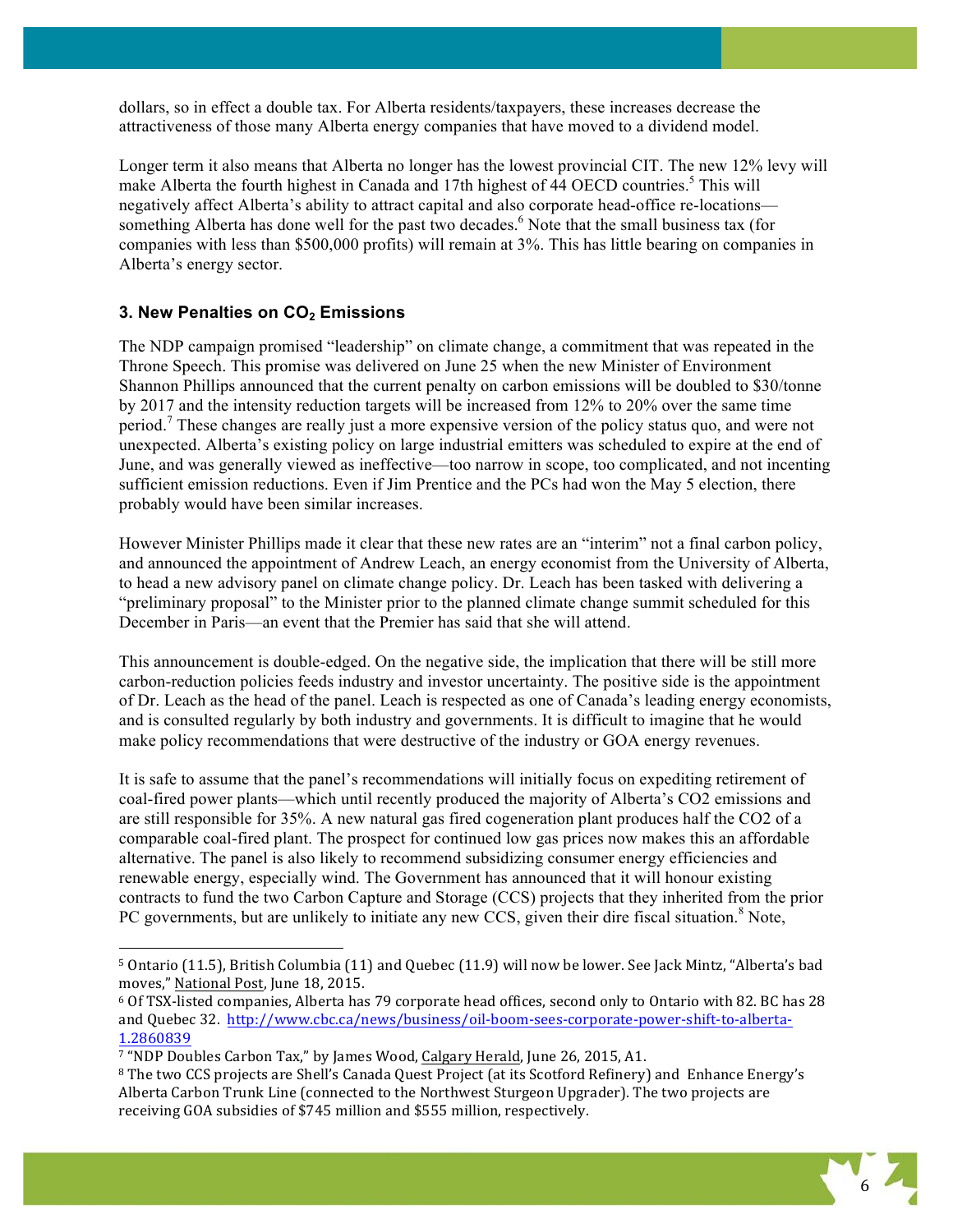however, that the NDP government's support for new upgraders and refineries risk increasing Alberta's CO2 emissions. (See section 9)

The big question is what the NDP government will do about the oilsands—the single largest source of CO2 emissions in Alberta and the fastest growing source of CO2 emissions in Canada. Whether the NDP opts for some form of cap and trade or a more straightforward carbon tax, both would layer on additional costs. If you add these costs to anticipated increases in royalties and corporate tax rates, the twin issues of rate of return on investment and attracting capital become problematic. The Canadian Association of Petroleum Producers (CAPP) has stated that the announced increases in corporate income taxes and the hike in carbon penalties will cost the industry \$800 million dollars over the next two years.<sup>9</sup>

Both the Premier and her Minister of Energy continue to repeat that by making Alberta "a leader in climate change" policy, they will win increased public acceptance of increased oil production and support for new export pipelines. Whether this assumption proves to be true remains to be seen.

### **4. Support for New Export Pipelines**

Notley has been ambivalent on this issue. The Throne Speech referenced the importance of a "Canadian energy strategy," and the importance of getting Alberta oil and gas to new global markets in order to get global prices. But this is at odds with her earlier campaign statements in which she said she supports Kinder Morgan/Trans-Mountain and Energy East; but would not waste time on pipeline projects that aren't going to succeed anyhow—Northern Gateway and Keystone. Anti-oilsands groups immediately criticized the Throne Speech reference to the need for a Canadian energy strategy, pointing out that it contradicts her earlier statements. Notley may think that she can square this circle by making Alberta "a leader in climate change," and thereby appease the anti-pipeline lobby (See section 3), but this remains to be seen.

Notley's opposition to Keystone is also linked to her support for government incentives to build more upgraders in the province and to keep the valued-added and jobs in Alberta. While this is a non-starter from an economic/business perspective (See section 9), Notley is strongly committed to it. The pipeline risk is further complicated by Notlley's support for expanding Aboriginal land claims and the "duty to consult." (See section 12)

On balance, it is unlikely that Notley's government will do much if anything to help either Northern Gateway or Keystone XL. However she has publicly spoken in favour of Energy East, which with a million barrels/day capacity, is the largest of the four proposed pipelines. Notley is betting that her stronger commitment to CO2 reductions will translate into increased support for Energy East from the governments of Ontario and Quebec. Her lack of support for KXL is not critical. Keystone is a high priority for the Harper government, and it is the Federal government that speaks on this issue in Washington, D.C. Northern Gateway is different. It is difficult to imagine Northern Gateway being approved without a strong assist from the Alberta Premier's office. These concerns are amplified by the appointment of out-of-province, federal NDP operatives to key positions in the Notley government. (See section 13)

### **5. Increased Personal Income Taxes (PIT)**

!!!!!!!!!!!!!!!!!!!!!!!!!!!!!!!!!!!!!!!!!!!!!!!!!!!!!!!!!!!!

During the election campaign, Notley promised to raise PIT from 10% to 12% for individuals making more than \$125,000/year and to 15% for those making over \$300,000/year. These commitments were



<sup>&</sup>lt;sup>9</sup> "Big emitters welcome stricter rules," by Laruen Krugel. Calgary Herald, June 26, 2015, D1.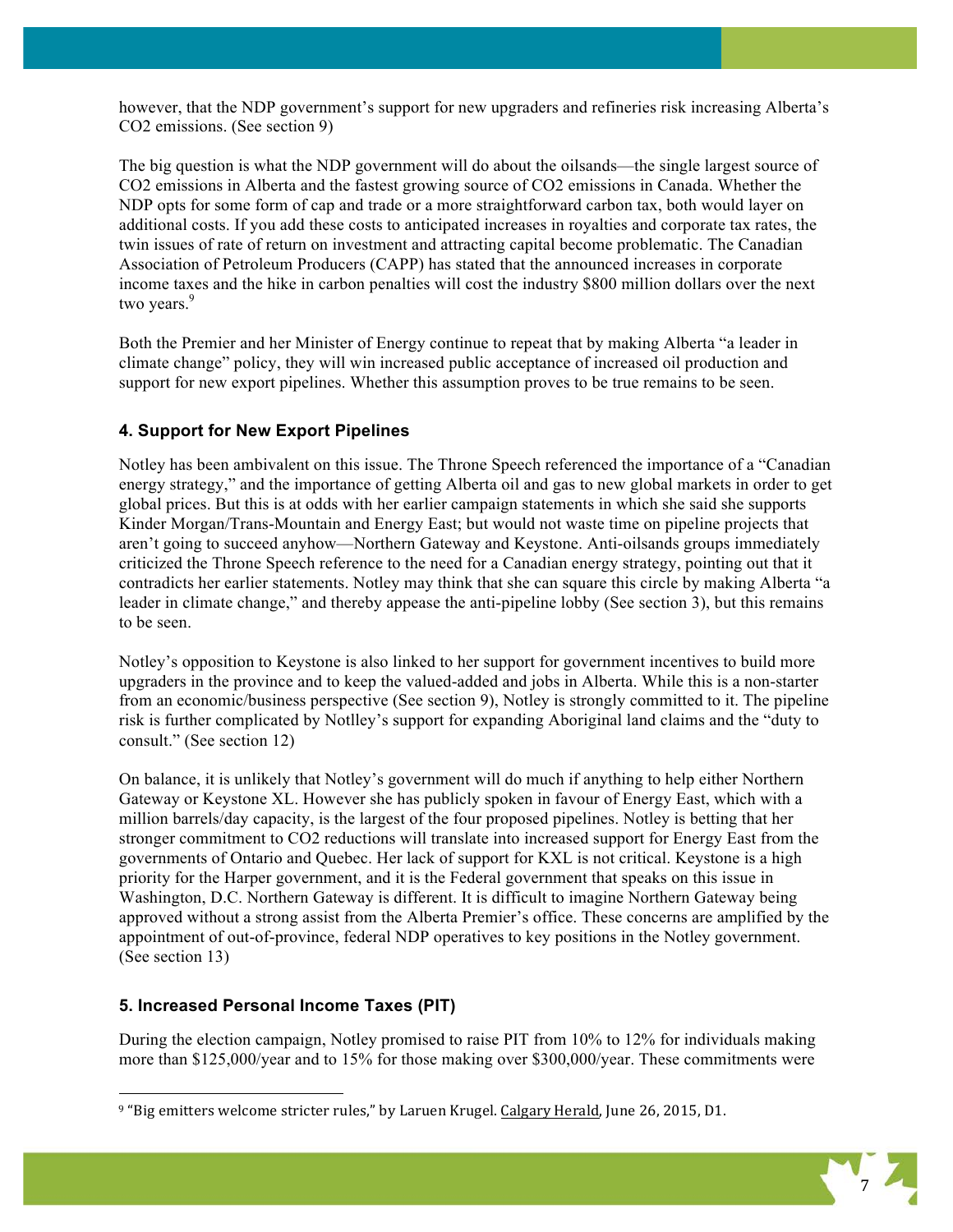repeated in the Throne Speech, and put into law in Bill 2. However, because of missed deadlines with the Federal government (which collects provincial PIT for the provinces), these increases will not take effect until 2016. While unpopular with energy executives, their short-term impact on the industry should be minimal. Longer term, it means that Alberta no longer has the lowest PIT for high-income earners,<sup>10</sup> which will negatively affect Alberta's ability to attract high net-worth entrepreneurs (aka, "human capital"). The PIT increase will also make Alberta less competitive in attracting corporate head-office relocations.

# **6. New Restrictions on Hydraulic Fracturing/Unconventional**

The kinds of hydraulic fracturing prohibitions adopted by some other provinces and US states will not happen in Alberta. Alberta has been recognized as a leader in the effective regulation of hydraulic fracturing.<sup>11</sup> Alberta was one of the first jurisdictions to require the disclosure of all chemical additives used in hydraulic fracturing. Its program for monitoring the environmental effects of hydraulic fracturing have been commended for their credibility, transparency and reliance on sound science. The Alberta Energy Regulator (AER) has been recognized as a "senior and respected regulatory agency" whose regulations with respect to hydraulic fracturing meet or exceed comparable regulations in the US. <sup>12</sup>To ensure wellbore integrity and protect groundwater, AER regulations prescribe the depth and quality of steel pipe and cement used to create the surface casing that encloses and insulates the top portion of the well bore.<sup>13</sup> The AER is also developing and piloting a "play-based approach" to well approvals—rather than the old well-by-well policy—to accommodate the larger regional scope and surface impacts of shale gas and oil development. The AER's "cumulative effects" approach aligns with and fulfills the regulatory operationalization of the regional plans being developed under the Alberta Land Stewardship Act, which divides the province into seven regions defined by its major watersheds. While Notley recently spoke of breaking up the AER's regulatory authority, even if this occurs, it is unlikely to change Alberta policy on hydraulic fracturing. (See section 7, for one exception)

# **7. New Restrictions on Water Use/Hydraulic Fracturing**

Fresh water, both surface and ground water, is a scarce resource in Southern Alberta. There has been concern that the increase in hydraulic fracturing to extract oil and gas has had or could have an adverse effect on the quality and quantity of Alberta's fresh water resources. This has led to calls to prohibit the use of fresh water for hydraulic fracturing, as has been done in several other provinces and US states. However, the recent EPA report in the US should reduce concerns about adverse effects of hydraulic fracturing on ground water.  $\hat{I}^4$  The study found that there is no evidence that the use of hydraulic fracturing has had an adverse effect on ground water in the United States.<sup>15</sup> An earlier Canadian study had similar findings. <sup>16</sup> While the new NDP government may undertake further studies and/or monitoring of ground water near wells that are being fracked, there seems little likelihood of any new regulations or restrictions.

There are two exceptions. Regardless of which parties form government in Alberta after the next election, expect new policy restrictions on the use of fresh water for hydraulic fracturing in Southern

<sup>&</sup>lt;sup>10</sup> Ontario, Newfoundland and Saskatchewan are lower, as are all three territories.

<sup>&</sup>lt;sup>11</sup> The report of the Council of Canadian Academies, "Environmental Impacts of Shale Gas Extraction in Canada," (2014).

<sup>12</sup> Ibid.

<sup>&</sup>lt;sup>13</sup> See Alberta Energy Regulator Directive 083 (Hydraulic Fracturing—Subsurface Integrity).

 $14$  http://www2.epa.gov/sites/production/files/2015-06/documents/hf\_es\_erd\_jun2015.pdf

<sup>&</sup>lt;sup>15</sup> "Fracking has not had big effect on water supply, E.P.A. says, while noting risks," New York Times, June 4, 2015.!

<sup>&</sup>lt;sup>16</sup> Council of Canadian Academies, "Environmental Impacts of Shale Gas Extraction in Canada," (2014).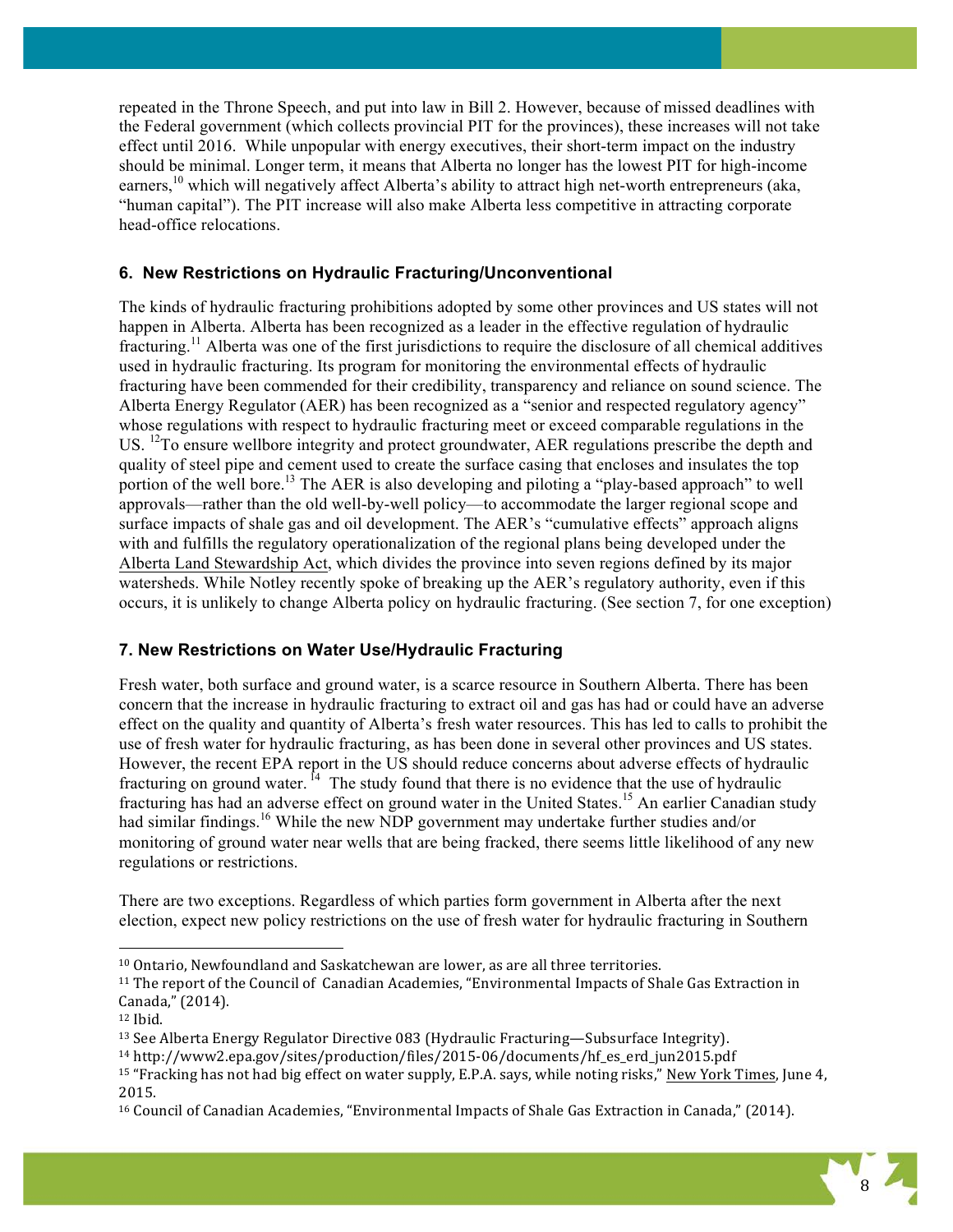and Central Alberta. Note that this would be a "policy" decision, and therefore outside the scope of the AER's regulatory authority. Depending on their severity, these restrictions could pose a hardship for industry.

The hydraulic fracturing industry is already developing methods of using re-cycled "flow-back" water from earlier wells to frack new ones. However, only 40%-60% of the water used can be recovered and recycled. Second, concerns about airborne pollutants from upgraders and tailing ponds contaminating surface waters in the Fort McMurray area persist, and are likely to be reviewed by the new NDP government.

# **8. New Restrictions on Rail Transportation of Bitumen**

Increased transportation of oil by train has led to an increase in accidents with adverse environmental impacts (oil spills) and human deaths, such as the 2013 Lac Megantic tragedy in Quebec. This has led to calls for increased regulation and restrictions on oil by rail. Transportation of oil by railroad falls more under federal jurisdiction ("interprovincial and international trade and commerce") than provincial. Recently adopted regulations—applicable in both Canada and the US—requiring improved tanker construction/safety standards and reduced speeds in populated areas should suffice.<sup>17</sup> There is no indication that the Notley government will involve itself in this issue.

# **9. Government Subsidies for New Refineries/Upgraders**

!!!!!!!!!!!!!!!!!!!!!!!!!!!!!!!!!!!!!!!!!!!!!!!!!!!!!!!!!!!!

While this is a losing proposition for Alberta taxpayers, the "Refine it where you mine it" mantra remains popular and is a long-standing NDP policy commitment. <sup>18</sup> The Alberta Federation of Labour, a key member of the NDP's political base, supports it because it would further aggravate labour shortages, thereby driving up wages for its trade union members. This increase would contribute to higher construction costs for oilsands plants, which in turn would reduce GOA royalties from new bitumen production.<sup>19</sup> New refineries/upgraders would also risk increasing Alberta's CO2 emissions, further complicating attempts to do the opposite. (See section 3)

The stark economic reality is that under current conditions it is impossible to build a profitable upgrader in Alberta.<sup>20</sup> The recently approved Northwest Sturgeon Upgrader is estimated to cost \$8.5 billion dollars, and is still not completed or operating. A comparable refinery opened in North Dakota in May with a cost equivalency of \$1.3 billion.<sup>21</sup> Using government subsidies just transfers the losses to Alberta taxpayers.<sup>22</sup> The North Dakota refinery is also fully dedicated to the production of diesel fuel, which is

<sup>&</sup>lt;sup>22</sup> See my two recent studies on Alberta's failed attempts at economic diversification ("The Siren Song of Economic Diversification: Alberta's Legacy of Loss," School of Public Policy Research Papers, volume 8, issue 13 (March, 2015); and "The North West Sturgeon Upgrader: Good Money after Bad?", School of Public Policy Communique, volume 7, issue 3 (April, 2015).



 $17$  "Canada, US to announce new rail safety standards for oil transport," The Globe and Mail, April 30,2015. <sup>18</sup> See Bill 209.

 $19$  Oilsands royalties are based on a pre-payout, post-payout model to allow companies to recover their large initial capital costs. Pre-payout royalties top out at 9% of gross revenues, depending on price. Postpayout royalties run up to 40% on net revenues, depending on price.

<sup>&</sup>lt;sup>20</sup> See "Why Alberta doesn't need any more upgraders," Oilsands Magazine, July, 2015. file:///Upgraders%20%7C%20Oil%20Sands%20Magazine\_July2015.webarchive <sup>21</sup> "Dakota Prairie oil refinery commences start-up operations,"

http://www.mdu.com/news/2015/05/04/dakota-prairie-refinery-commences-startup-operations . The refinery will process 20,000 barrels/day of Bakken light crude at an estimated construction cost of \$430 million dollars. For equivalency of size (Northwest is supposed to process 50,000 barrels/day), I've tripled the cost of the North Dakota refinery to  $$1.29$  billion for 60,000 barrels/day.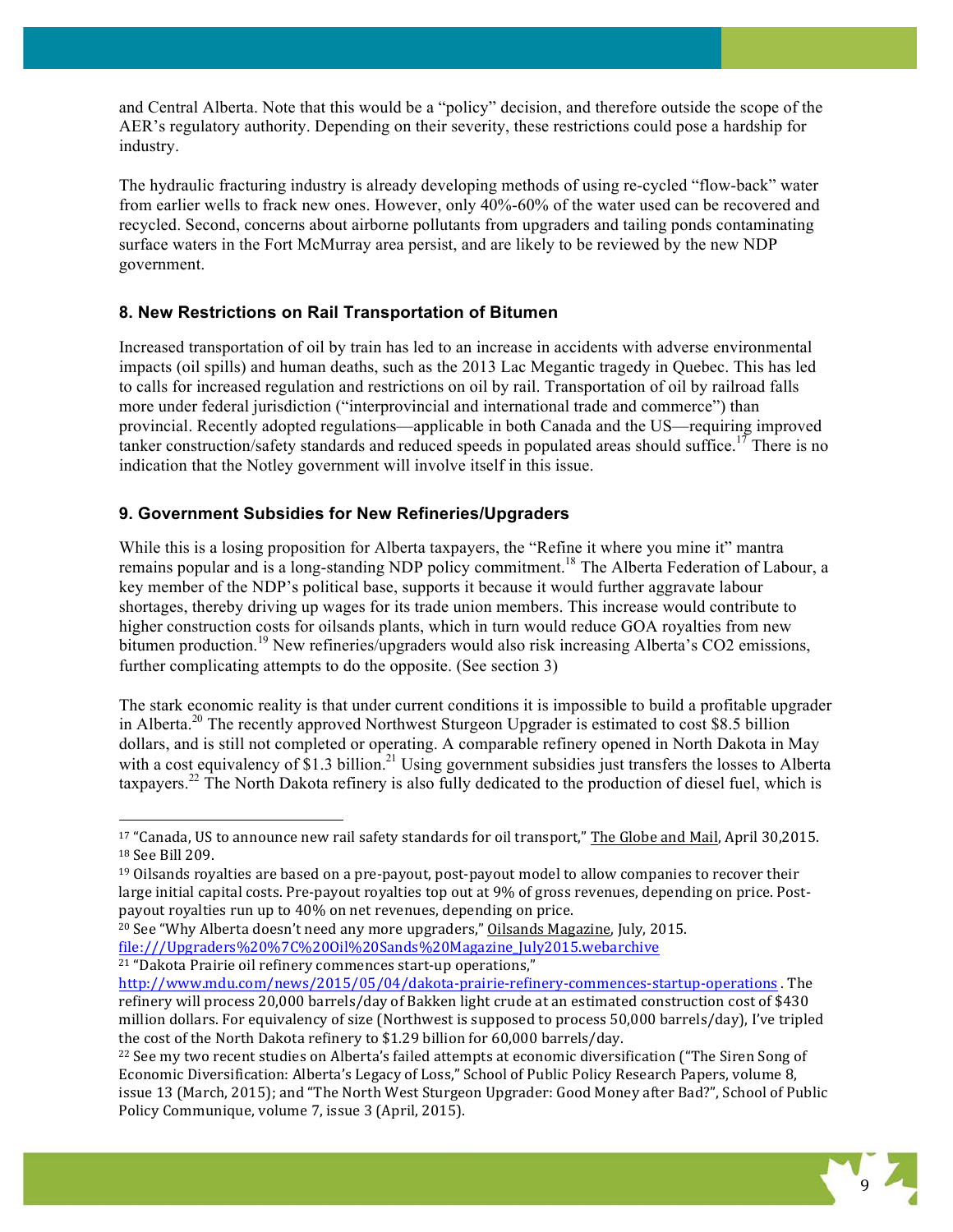also one of the primary products of the new Alberta upgrader. As their target markets overlap, it's hard to see how on price the latter will be able to compete with the former. While it will be interesting to see how the NDP government handles this file, whatever they do will have minimal impact on conventional oil and gas.

## **10. Increase in Minimum Wage to \$15/hour**

This is an NDP campaign commitment, and it will happen. Alberta's current minimum wage is \$12.20/hour. The first \$1 an hour hike will take effect October 1, and the rest will be phased in over the next three years. While its effect on small business and the hospitality industry will be very negative, its impact on the energy sector will be minimal, as no one in the oilpatch works for minimum wage.

# **11. Splitting of Alberta Energy Regulator (AER)**

Six weeks after the election, Premier Notley announced that she would order a review of the Alberta Energy Regulator because it has conflicting objectives—protecting the environment and promoting oil and gas development.<sup>23</sup> The AER was created in 2012 to provide cradle-to-grave regulation of oilwells, oilsands, pipelines and coal mines. This regulatory mandate covers initial licensing through operations to reclamation and decommissioning.<sup>24</sup> The AER combines reviews that were previously conducted by three different regulatory agencies, each with a different mandate.<sup>25</sup> Industry complained of duplication and delay. The AER was intended to solve these problems with a "one-window" approach to regulatory review. At a minimum, to reverse the 2012 reform and return to the old regime would introduce new uncertainty and delays—at least in the transition stage. Many in industry see this as political interference with an independent regulatory authority for ideological reasons.

Notley's announcement was praised by environmental groups, which makes most industry players fear that breaking up the AER would result in a more time-consuming regulatory process. While it appears now that such a review will occur, its outcome is uncertain. But more regulatory uncertainty is just one more negative variable in terms of risk to the industry.

# **12. Expansion of Aboriginal Land Claims and Duty to Consult/Accommodate**

While most other governments and energy companies were scratching their heads trying to figure out the policy implications of the Supreme Court's latest policy bombshell on Aboriginal rights, $2\overline{6}$  Rachel Notley was campaigning to expand them. Section 5.21 of the NDP's campaign platform reads: "We will implement the 2007 United Nations Declaration on the Rights of Indigenous Peoples (UNDRIP), and build it into provincial law." Sections 26-29 of UNDRIP purport to grant even greater control over land and resource development than the Canadian court decisions discussed below. This almost certainly explains why the United States, Canada, Australia and New Zealand all voted against UNDRIP when the U.N. General Assembly adopted it in 2007.

 $26$  "Confusion reigns on aboriginal rights when court rulings meet reality," by Jeffrey Simpson, The Globe and Mail, July 11, 2015. http://www.theglobeandmail.com/globe-debate/confusion-reigns-on-aboriginalrights-when-court-rulings-meet-reality/article25413801/



<sup>&</sup>lt;sup>23</sup> "NDP eyes regulator split," Calgary Herald, June 23, 2015, A1.

<sup>&</sup>lt;sup>24</sup> The AER's mandate is: "the safe, efficient, orderly and environmentally responsible development of hydrocarbon resources over their entire life-cycle. This includes allocating and conserving water resources, managing public lands and protecting the environment while providing economic benefits for all Albertans."

<sup>&</sup>lt;sup>25</sup> The Energy Resource Conservation Board (ERCB); Alberta Environment (Environmental Protection and Enhancement Act and Water Act); and Sustainable Resources Development (Public Lands Act).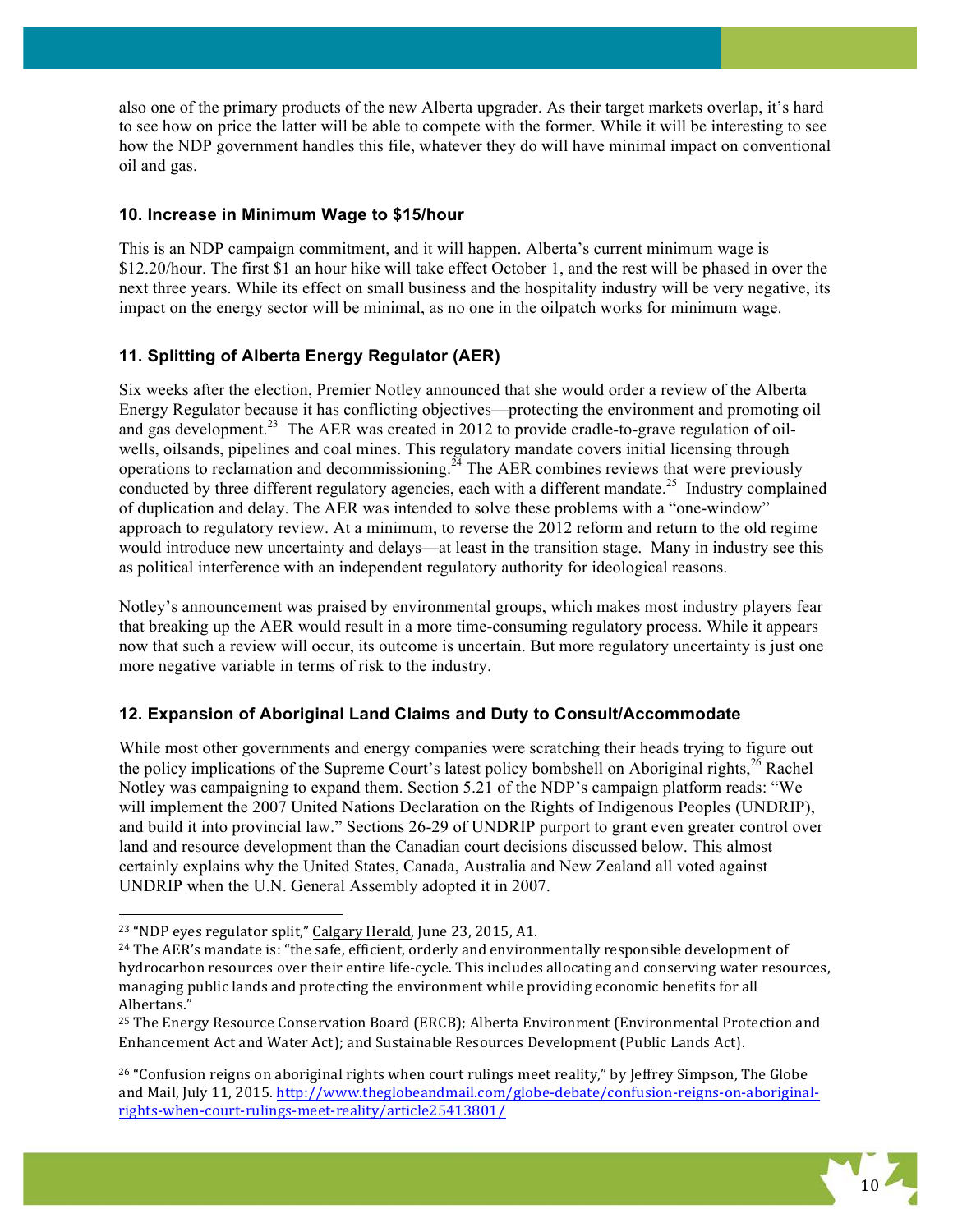As with other campaign promises, Notley is following through. On July 7, she sent a memo to all her Cabinet ministers instructing them "to conduct a review … of your Ministry's policies, programs and legislation that may require changes based on the principles of the [UNDRIP]." She set February 1, 2016 as the deadline for recommended actions.

This cannot be good news for the industry. Within Alberta, the judicially-created "duty to consult" with Aboriginals has exploded into a time-consuming and expensive process for E&P companies. If a well or pipeline is proposed on a site deemed to be on "traditional use" lands—which includes almost all of Alberta—then a company must hire "traditional knowledge experts" from the affected bands to determine and then mitigate or compensate for negative environmental or social impacts. Failure to fulfill this "duty to consult and accommodate" to the satisfaction of the affected band can result in litigation. Most companies would rather write a cheque than take the additional time and expense of going to court, and their aboriginal counterparts know it.

For the proposed export pipelines, this news may be worse. Whether to the West Coast or the East Coast, these projects cross dozens if not hundreds of reserves and "traditional use" lands. As one constitutional expert recently observed:<sup>27</sup>

"It has become extremely difficult to get major infrastructure projects done in Canada. Amongst others, the impacts of aboriginal title and of the duty to consult on long linear infrastructure projects are subject to an immense lack of clarity."

In British Columbia, where (unlike Alberta) there are very few treaties, Aboriginal bands have successfully sued for "title" to Crown lands, with a corollary right to be consulted and accommodated for any development on such lands, even before these claims of title are resolved. The result: a small group of Aboriginal bands appear to have achieved a *de facto* veto power over Enbridge's Northern Gateway project, and other bands are trying to achieve the same with respect to Kinder Morgan's TransMountain expansion.<sup>28</sup> The consequences have been bluntly but accurately summarized by Dwight Newman:<sup>29</sup>

"The possibility that projects might be cancelled based on set of unclear legal tests is not one that inspires investor confidence to put up the billions of dollars of capital Canada's resource sector needs in order to contribute to prosperity for all."

While these projects fall outside of Alberta's jurisdiction, it will be difficult for the new Alberta Premier to disregard aboriginal concerns about these export pipelines, given the commitments she has now made inside of Alberta. At this point, no one—including the Alberta government—knows where this file is going to land. It could end up being a public relations exercise with little practical effect. But it could also lead to increased expenses and/or lower prices for producers. Either way, it casts one more shadow of doubt across the future of the industry.

http://www.macdonaldlaurier.ca/files/pdf/MLIAboriginalResourcesNo7-06-15-WebReady-V3.pdf <sup>28</sup> "Pipeline prospects take hit as Court grants land title to B.C. First Nation," by Dwight Newman, Financial Post, June 26, 2014.



<sup>&</sup>lt;sup>27</sup> Dwight Newman, "Is the Sky the Limit? Following the trajectory of Aboriginal legal rights in resource development" (June, 2015), p. 26.

<sup>&</sup>lt;sup>29</sup> Newman, "Is the Sky the Limit?", p. 18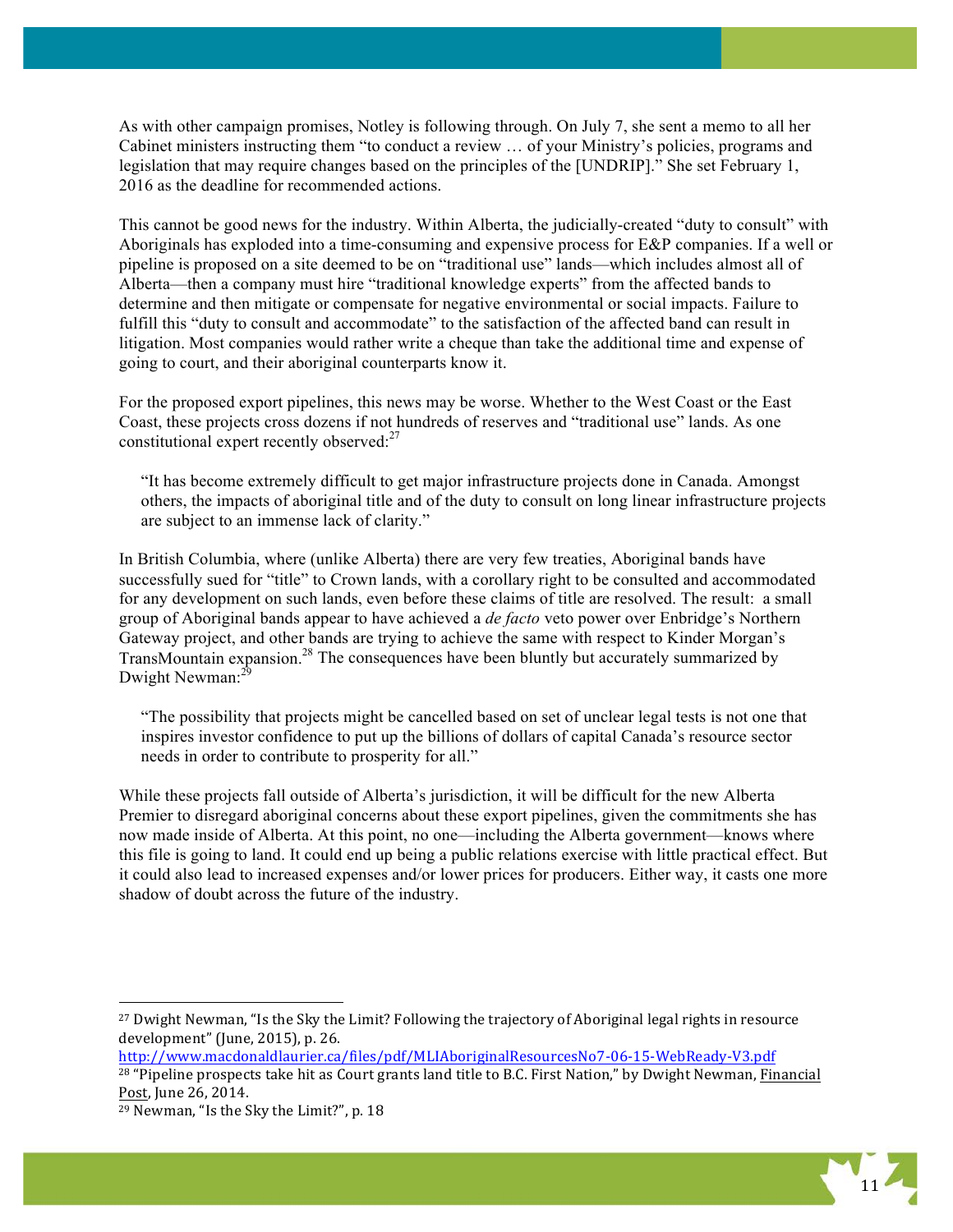### **13. Industry Relations with NDP Government**

Historically under prior PC governments, the Oil and Gas Sector has had direct and strong channels of communication to the Premier's Office and to key ministers. More often than not, these premiers and ministers were from Calgary and had personal friendships with various key players in the sector. Not by coincidence, companies and individuals in the energy sector were also active financial contributors to the Progressive Conservative Party and to the campaigns of key government ministers. This is over. There are no ministers or even MLAs with connections to the energy sector, and the NDP's first order of business (Bill 1) is to ban corporate and union donations to political parties.

Industry relations with the new NDP government risk being further weakened by the out of province NDP activists that are being appointed as chiefs of staff. The new NDP Cabinet has twelve ministers, including Notley. Ten of the twelve now have chiefs of staff who do not live in Alberta, several of whom have personal histories of being anti-oilsands, climate-change activists.

Notley has chosen Brian Topp to be her Chief of Staff, arguably the most powerful position in the Alberta government. Topp has deep roots in the federal NDP but is a newcomer to Alberta. He is on record with very negative comments about the oilsands and the Northern Gateway pipeline. Topp has also spoken in favour of a stronger carbon pricing policy, a hard cap on GHG emissions, and government support for building more refineries/upgraders in Canada, and against foreign ownership in Canada's oil industry. $30$ 

Equally concerning is the appointment of Graham Mitchell as chief of staff to Energy Minister Marg McCuaig-Boyd. Mitchell was recently the executive director of LeadNow, a firm that lobbies against proposed pipeline projects for Alberta's energy sector.<sup>31</sup> LeadNow's website refers to the oilsands as the "toxic tar sands" and says the National Energy Board's upcoming study of the proposed Energy East pipeline project is a "sham review process." By all accounts, Mitchell was solicited and appointed by Premier Notley's office, not by McCuaig-Boyd, who had trouble explaining to reporters how an anti-pipeline lobbyist could become Chief of Staff to Alberta's Minister of Energy.

Notley's use of out-of-province NDP operatives is also complicating communications and cooperation with the Harper Government in Ottawa and Premier Christy Clark's Liberal government in British Columbia. There is an understandable reluctance for Harper and Clark officials to share politically sensitive information with their new NDP counterparts in Alberta, if this information risks being used against them in future elections by other NDP parties. This lack of trust risks undermining the intergovernmental cooperation required to complete the proposed new export pipelines. (See section 4)

The Topp and Mitchell appointments (plus the other eight Chiefs of Staff recruited from outside of the Alberta) may represent the most serious risks to the industry. They will be tremendously influential. Chiefs of staff don't just give advice. They act as gatekeepers to their ministers. They filter the hundreds of letters, reports and requests for meetings that daily pour into each minister's office. Ministers read only materials and meet only with stakeholders and civil servants that have been cleared by their chiefs of staff. This risk of lack of trust and poor communications between the new NDP government and the energy sector will also influence how the 12 other identified risks will play out over the next four years.



<sup>30 &</sup>quot;NDP's Brian Topp signals new directions for Alberta oilsands," National Observer, May 14, 2015.

<sup>31 &</sup>quot;The NDP energy chief of staff with the anti-pipeline past," The Globe and Mail, June 11, 2015.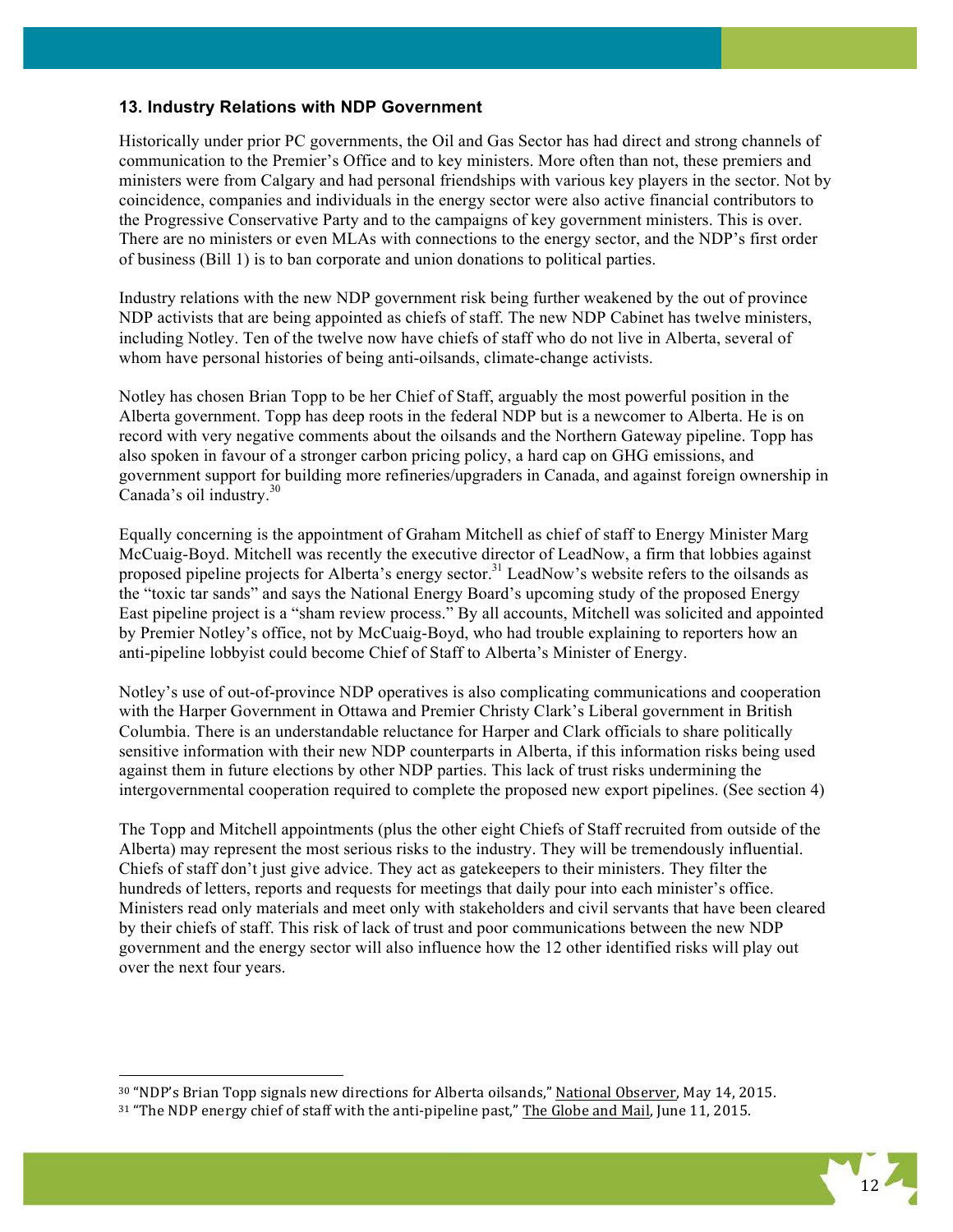## **Positive Scenario**

!!!!!!!!!!!!!!!!!!!!!!!!!!!!!!!!!!!!!!!!!!!!!!!!!!!!!!!!!!!!

Contrary to outward appearances, Alberta did not undergo a Jekyll and Hyde transformation from Tory blue to NDP orange on May 5. The government changed, and changed significantly. But the province did not. The majority of Albertans voted against the NDP (60%). The NDP received 40% of votes cast, but 61% of seats. Their majority in the new Legislature is a product of vote-splitting on the Right between the PCs and the Wildrose parties. Post-election surveying by Abacus Data indicates that the result was more about the desire for change (93% of respondents) rather than a preference for the NDP platform (7%) and that a large majority want the NDP government to support the province's oil industry, including the oil sands. $32$ 

The NDP victory was also driven by idiosyncratic issues unique to Alberta and unlikely to re-appear anytime soon—a new Premier who had never been elected and was in office less than six months; a "secret" merger of PC/WR parties in December; unhappiness with Premier Prentice's new "pay-more, receive-less" budget; an early election call that violated Tories' own fixed-election date statute; the desire for an effective opposition; voter fatigue with PCs after 44 years and five different leaders in last 9 years. It would be a real stretch to say that May 5 gave Premier Notley a mandate to transform Alberta.

There are other reasons to expect Notley to be pragmatic, not ideological, in her approach to energy policies. Unlike most of her caucus, she is not a rookie and has a grasp of the importance of foreign capital for oilsands development and the mobility of that capital. In her acceptance speech, she mentioned "competitiveness" twice and continues to do so.

Two of Notley's recent appointments also inspire greater confidence. With Dave Mowat heading up the royalty review (See section 1) and Andrew Leach leading the climate change panel (see section 3), industry has been re-assured that that these two key policy files will be handled in an informed, balanced and objective perspective at the policy development stage. Final decisions, of course, still rest with the Premier and Cabinet.

Notley also inherits all the same problems that just sunk Jim Prentice: low oil and gas prices; a \$7 billion dollar shortfall in government revenues; growing unemployment; deficits and tax increases. If she wants to win the next election, she cannot have four years of record unemployment, deficits, debt and higher taxes. The only way the NDs can generously fund their favourite social programs (and public sector unions), and not either raise taxes or run huge deficits, is with increased oil and gas revenues. Getting Canadian oil and gas to new export markets and thereby eliminating their current price discounts would generate much more revenue for the Government than its corporate tax or royalty increases.33 It will be in Premier Notley's own political self-interest to work with the energy sector, not against it. This was certainly the message she delivered at the Stampede Investment Forum in Calgary, where she described Alberta's oilsands as "a tremendous asset," and re-assured her audience that on her watch it would continue to be developed.<sup>34</sup>

http://www.albertaoilmagazine.com/2015/07/premier-notley-sends-a-message-to-the-energy-sector/



<sup>32 &</sup>quot;Alberta's election was more about change, less about the NDP, say voters," Bruce Anderson and David Coletto, May 17, 2015. http://abacusdata.ca/albertas-election-was-more-about-change-less-about-thendp-say-voters/<br><sup>33</sup> See Adam Waterous, ""Don't worry about Alberta's NDP—worry about energy market access," The Globe and

Mail, July 15, 2015.<br><sup>34</sup> "Premier Notley sends a message to the energy sector." By Max Fawcett. <u>Alberta Oil Magazine</u>, July 8, 2015.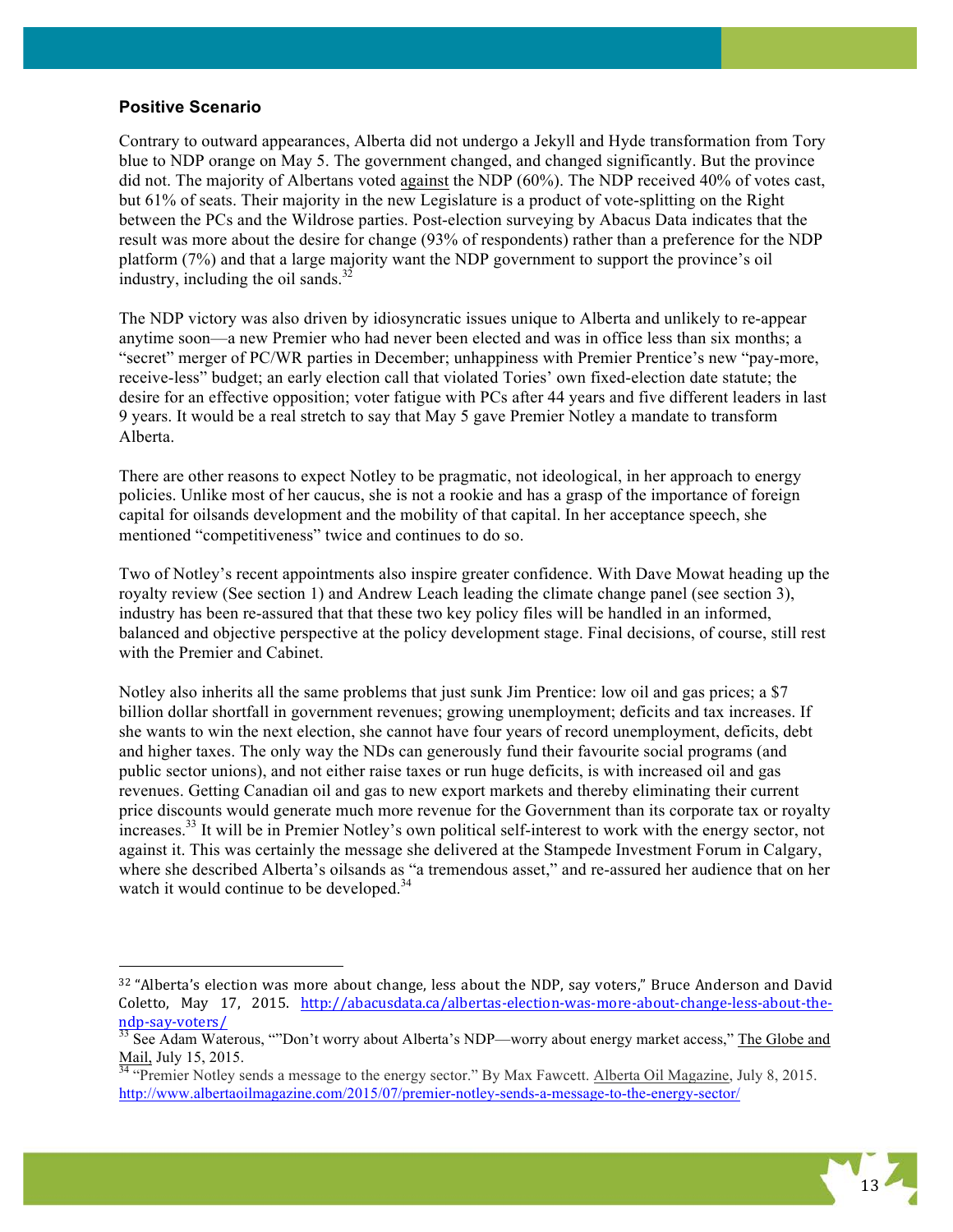A recent IHS forecast confirms that oilsands production will continue to grow, albeit not as rapidly as it had previously projected. Notwithstanding lower prices and the new NDP policies, the fundamentals of oilsands growth remain strong: the third largest oil reserve in the world, proximity to the US market, and a stable political/legal regime.<sup>35</sup>

## **Negative Scenario**

An alternative future may unfold if Notley concludes that her May 5 victory was an accident—the result of the convergence of a weird mix of issues (see above) that are unlikely to ever occur again. Under this scenario, she may not worry about re-election and pursue more ideological policies—including more aggressive increases in corporate income taxes, carbon taxes, and royalties. Under this "Damn the torpedoes, full speed ahead!" scenario, she may choose to try to build a legacy as the "Green Queen of the West," and hope that history will vindicate her somewhere down the road.

Notley may also be pushed in this direction by her young and ideological caucus. Forty-nine of the 53 members have no prior experience as MLAs. Indeed almost none have ever held any public office. Most are teachers, nurses, union organizers and even a few students. They volunteered to be NDP candidates not because they thought that they would be elected, but because of their ideological zeal standing up for what they believed, which for many includes strong views on climate change, pipelines, oilsands and hydraulic fracturing. If Notley chooses to tack to the middle, one of her challenges will be to manage their expectations. Alternatively, if she chooses instead to try to build the "Green Queen" legacy, she will have a strong supporting cast.

### **Conclusion**

Western Canadian oil and gas producers were already bleeding cash as a result of the collapse of oil and gas prices. (See Appendix #2) The surprise election victory of Rachel Notley and the Alberta New Democratic Party has compounded the industry's financial problems by introducing a new dimension of policy uncertainty. What is certain are increases in royalties, corporate income taxes, personal income taxes, and some form of new carbon levy. The only question is how much? The industry's cozy, 44 year relationship with Alberta PC premiers and key resource ministers is emphatically over. In its place are rookie ministers with no experience in or connections to the oil and gas sector. They are being advised and shepherded by chiefs of staff who are seasoned NDP operatives from other parts of Canada, several of whom are climate change activists with documented anti-oilsands and anti-pipeline pasts. Publicly Alberta energy executives are being cautiously optimistic and making re-assuring comments about their new premier and new government. But privately the fear is "death by a thousand cuts," and the mood is pessimistic. This risk analysis study explains their pessimism.

<sup>&</sup>lt;sup>35</sup> "Canadian oilsands to grow even in the lower oil price environment," http://blog.ihs.com/canadian-oil-sands-togrow-even-in-the-lower-oil-price-environment?utm\_campaign=PR\_- 018&utm\_medium=press\_release&utm\_source=None

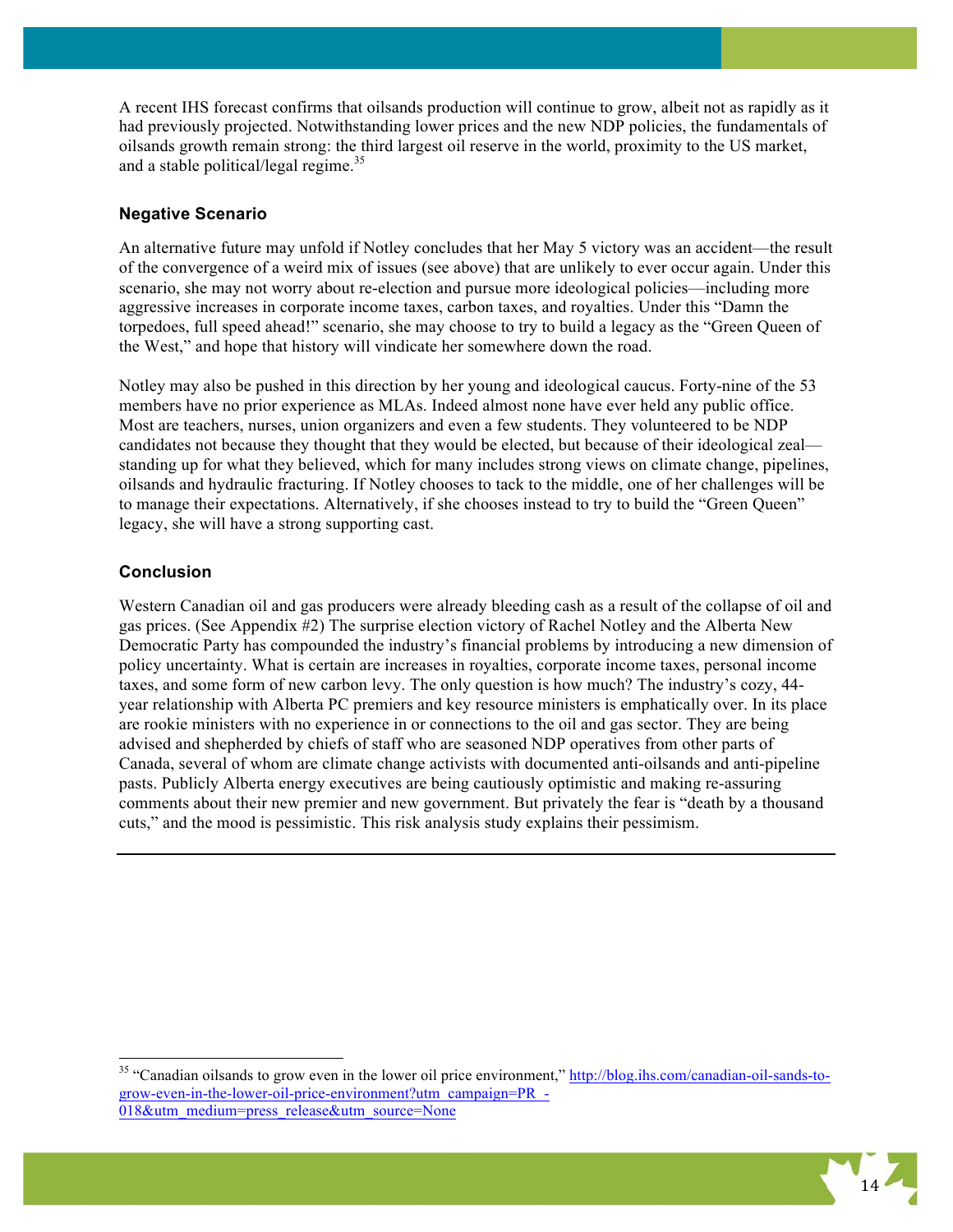## **Appendix #1: Alberta Drilling Incentive Programs**

**Natural Gas Deep Drill Program**: For gas wells deeper/longer than 2000 meters, per meter credits are allocated that can be applied against royalties owed. These credits are limited to the first five years., and their maximum per well value is capped at \$10 million for exploration wells and \$8 million for development wells. This program existed prior to 2010 and is scheduled to expire in November, 2016.

New Well Royalty Rate: Applies 5% royalty rate to all wells for first 12 months or 50,000 BOE, which ever comes first. This incentive can be combined with the Deep Drill credits. This is scheduled to expire in June, 2018.

**Shale Gas New Well Royalty Rate:** applies 5% royalty rate to shale gas wells for first 36 months, with no production cap. This incentive can be combined with the Deep Drill credits. This is scheduled to expire in June, 2018.

**Horizontal Gas New Well Royalty Rate:** applies 5% royalty rate to natural gas for first 18 months or 50,000 BOE, whichever comes first. This is scheduled to expire in June, 2018.

**Horizontal Oil New Well Royalty Rate:** applies 5% royalty rate to oil for first 18-48 months or 50,000-100,000 BOE, with the threshold increasing as the depth of the well increases. This is scheduled to expire in June, 2018.

These credit/royalty incentives create a temporary, front-end window that allows  $E\&P$ companies to pay lower royalties (in the 5% range) in a well's early production years, rather than standard royalty rates that top out at  $40\%$  for oil and  $36\%$  for natural gas. These incentives provide time-value for the E&P companies by allowing companies to recover their capital costs in the early years of a well's production.